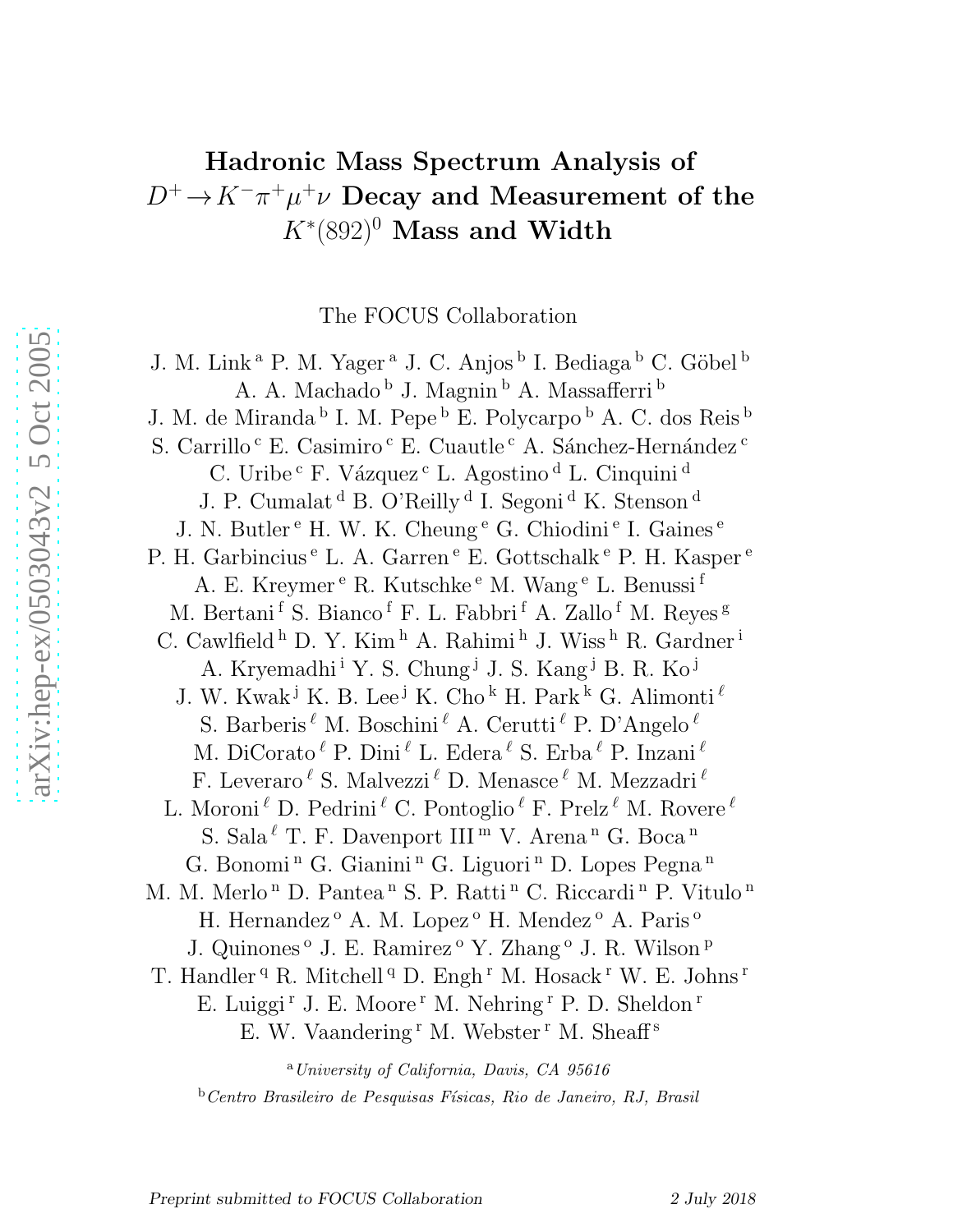<sup>c</sup> CINVESTAV, 07000 México City, DF, Mexico <sup>d</sup>*University of Colorado, Boulder, CO 80309* <sup>e</sup>*Fermi National Accelerator Laboratory, Batavia, IL 60510* <sup>f</sup>*Laboratori Nazionali di Frascati dell'INFN, Frascati, Italy I-00044* <sup>g</sup>*University of Guanajuato, 37150 Leon, Guanajuato, Mexico* <sup>h</sup>*University of Illinois, Urbana-Champaign, IL 61801* i *Indiana University, Bloomington, IN 47405* <sup>j</sup>*Korea University, Seoul, Korea 136-701* <sup>k</sup>*Kyungpook National University, Taegu, Korea 702-701* ℓ *INFN and University of Milano, Milano, Italy* <sup>m</sup>*University of North Carolina, Asheville, NC 28804* <sup>n</sup>*Dipartimento di Fisica Nucleare e Teorica and INFN, Pavia, Italy* <sup>o</sup>*University of Puerto Rico, Mayaguez, PR 00681* <sup>p</sup>*University of South Carolina, Columbia, SC 29208* <sup>q</sup>*University of Tennessee, Knoxville, TN 37996* <sup>r</sup>*Vanderbilt University, Nashville, TN 37235* <sup>s</sup>*University of Wisconsin, Madison, WI 53706 See http://www-focus.fnal.gov/authors.html for additional author information.*

## Abstract

We present a  $K_{\pi}$  mass spectrum analysis of the four-body semileptonic charm decay  $D^+ \to K^- \pi^+ \mu^+ \nu$  in the range of 0.65 GeV/ $c^2$  <  $m_{K\pi}$  < 1.5 GeV/ $c^2$ . We observe a non-resonant contribution of  $5.30 \pm 0.74_{-0.96}^{+0.99}\%$  with respect to the total  $D^+ \to K^-\pi^+\mu^+\nu$  decay. For the  $K^*(892)^0$  resonance, we obtain a mass of  $895.41 \pm 0.32_{-0.43}^{+0.35}$  MeV/ $c^2$ , a width of  $47.79 \pm 0.86_{-1.06}^{+1.32}$  MeV/ $c^2$ , and a Blatt-Weisskopf damping factor parameter of  $3.96 \pm 0.54_{-0.90}^{+1.31}$  GeV<sup>-1</sup>. We also report 90% CL upper limits of 4% and 0.64% for the branching ratios  $\frac{\Gamma(D^+\to\overline{K}^*(1680)^0\mu^+\nu)}{\Gamma(D^+\to\overline{K}^-\pi^+\mu^+\nu)}$ and  $\frac{\Gamma(D^+\to\overline{K}_0^*(1430)^0\mu^+\nu)}{\Gamma(D^+\to K^-\pi^+\mu^+\nu)}$  $\frac{D \cdot \Box K_0(1430) \mu \cdot \nu}{\Gamma(D^+ \to K^- \pi^+ \mu^+ \nu)},$  respectively.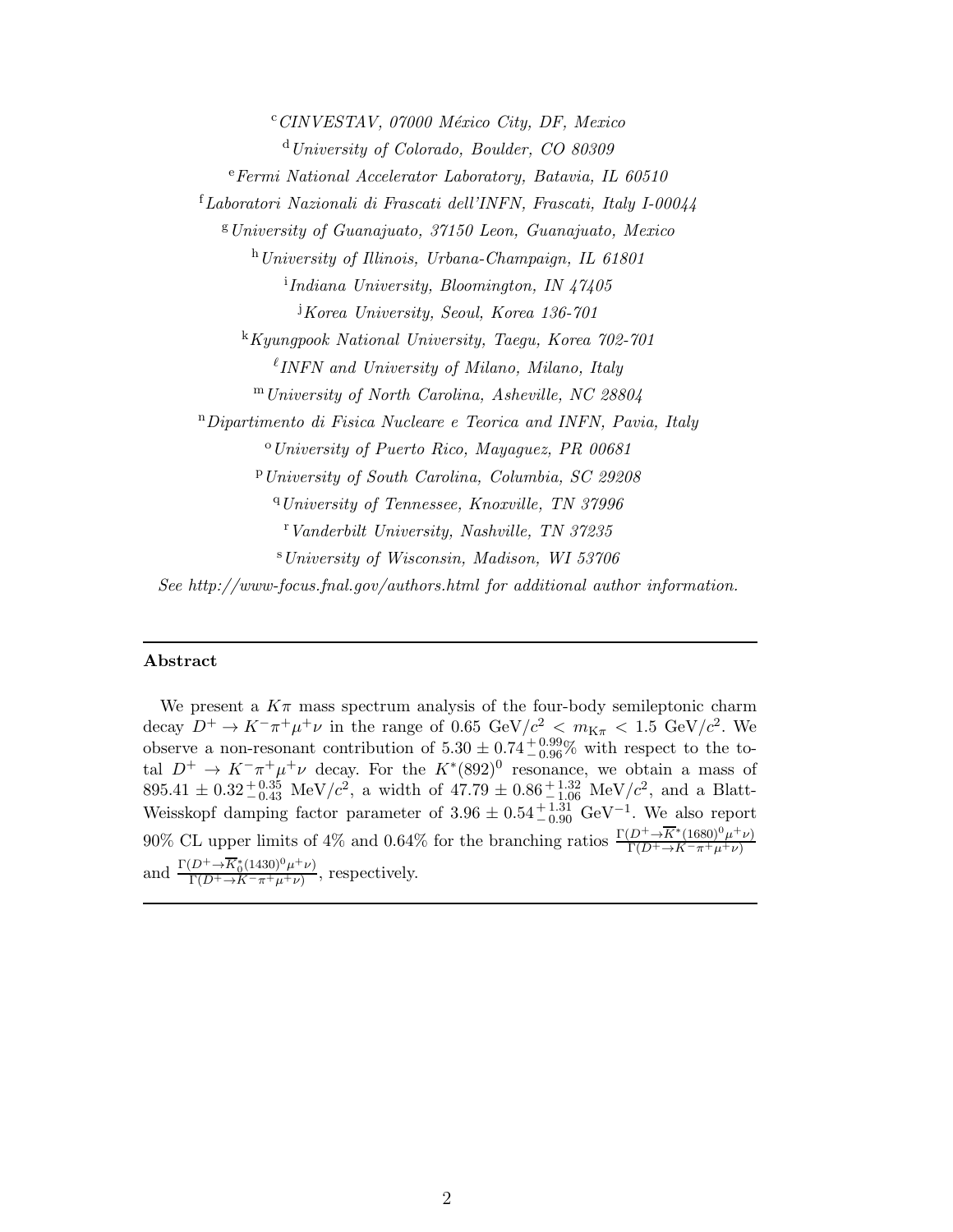Weak semileptonic decays of charm mesons continue to attract interest due to the relative simplicity of their theoretical description: the matrix element of these decays can be factorized as the product of the leptonic and hadronic currents. This makes the  $D^+ \to K^-\pi^+\mu^+\nu$  decay a natural place to study the  $K\pi$  system in the absence of interactions with other hadrons. Due to Watson's Theorem [1,2], the observed  $K\pi$  phase shifts in  $D^+ \to K^-\pi^+\mu^+\nu$  should be the same as those measured in  $K\pi$  elastic scattering.

It is known that the  $K\pi$  final state of  $D^+ \to K^-\pi^+\mu^+\nu$  decay is strongly dominated by the  $K^*(892)^0$  vector resonance [3,4]. The large and clean sample of  $D^+ \to K^-\pi^+\mu^+\nu$  events collected by the Fermilab FOCUS experiment provides an excellent opportunity to measure the  $K^*(892)^0$  mass and width, as well as the effective Blatt-Weisskopf damping factor parameter discussed in Ref. [5]. We also search for structures other than the  $K^*(892)^0$  resonance in the mass range of  $0.65 \text{ GeV}/c^2 < m_{K\pi} < 1.5 \text{ GeV}/c^2$ .

The first suggestion that the  $D^+ \to K^-\pi^+\mu^+\nu$  decay proceeds via states other than the  $K^*(892)^0$  resonance comes from the Fermilab E687 experiment [4]. The presence of an additional structure was confirmed by FOCUS in the analysis of the angular decay distributions, in which the  $K^*(892)^0$  form factor was measured [6,7]. Specifically, significant discrepancies were found between the data and the predicted  $D^+ \to \overline{K}^*(892)^0 \mu^+ \nu$  angular decay distributions. A nearly constant amplitude and phase contribution to the helicity zero amplitude of the virtual  $W^+$  was required to adequately fit the observed decay angular distributions. The s-wave amplitude,  $a_0e^{i\delta_0}$ , was measured in the vicinity of the  $K^*(892)^0$  pole with parameters  $a_0 = 0.330 \pm 0.022 \pm 0.015$ and  $\delta_0 = 0.68 \pm 0.07 \pm 0.05$ . This new component accounts for 5% of the  $D^+ \to K^-\pi^+\mu^+\nu$  branching fraction.

Motivated by this earlier FOCUS result, we search for other contributions in the  $K_{\pi}$  spectra. Specifically, we look for a possible contribution from the  $K^*(1680)^0$ ,  $K_0^*(1430)^0$ , and  $\kappa$ . We also present a more complete description of the non-resonant contribution. The existence of the  $\kappa$ , reported in [8], remains controversial due to difficulties in the theoretical treatment of broad scalar states and the absence of a clear observation of this state in scattering experiments. Many models predicting the decay width of semileptonic decays, such as ISGW2 [9] and QCD Sum-Rules [10], indicate the tendency for these decays to proceed via low mass structures. In [11] it is suggested that if the  $\kappa$  has a substantial  $q\bar{q}$  component in its wave function, it could account for more than 10% of the  $D^+ \to K^-\pi^+\mu^+\nu$  decay rate.

The data were collected in the Wideband photoproduction experiment FO-CUS during the Fermilab 1996–1997 fixed-target run. In FOCUS, a forward multi-particle spectrometer is used to measure the interactions of high energy photons on a segmented BeO target. The FOCUS detector is a large aperture, fixed-target spectrometer with excellent vertexing and particle identification.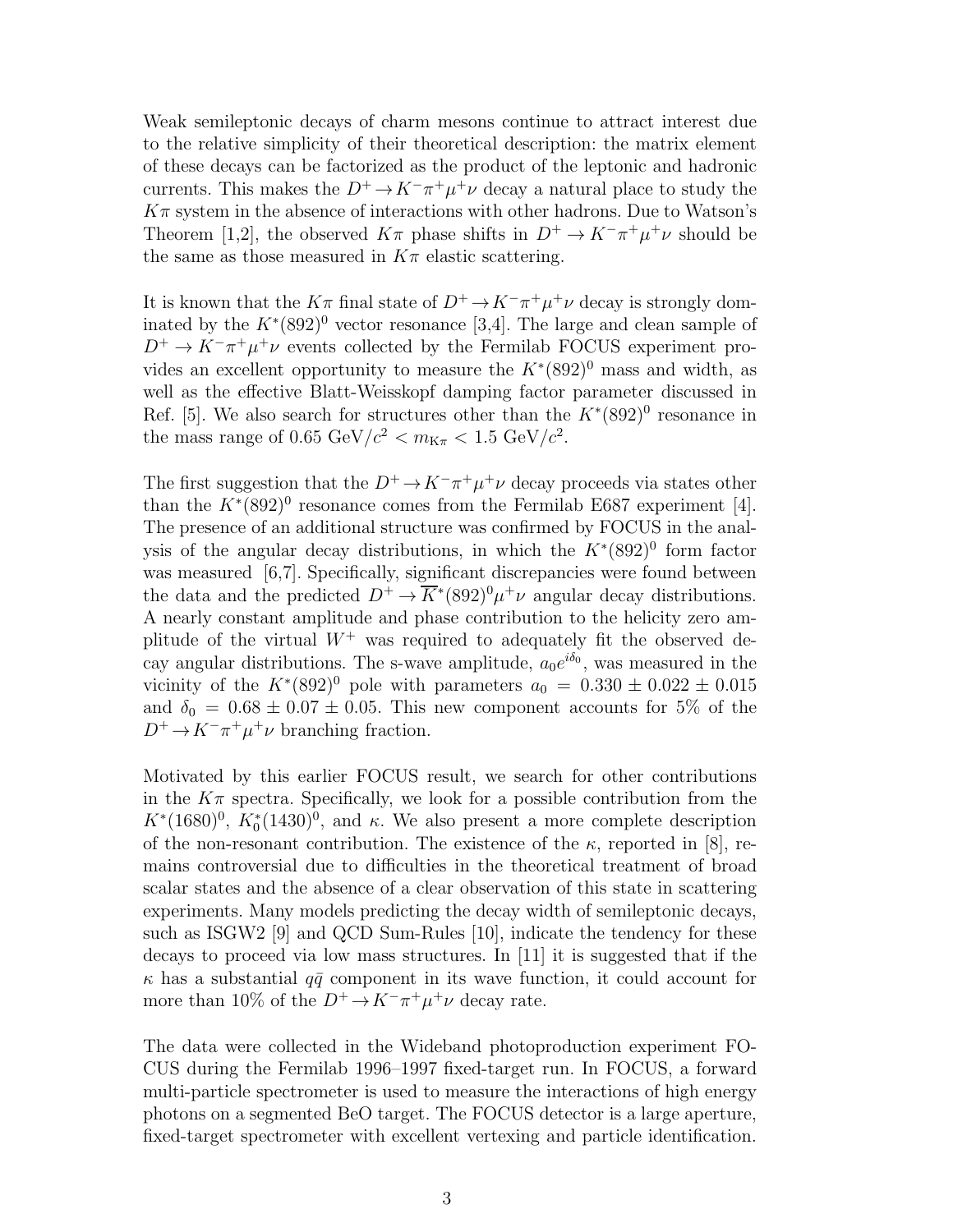The FOCUS beamline [12] and detector [6,13,14,15] have been described elsewhere.

To isolate  $D^+ \to K^-\pi^+\mu^+\nu$  events, we require that the muon, pion, and kaon candidate tracks have a 5% or greater confidence level to originate from a common secondary vertex. Background is reduced by requiring the secondary decay vertex be separated from the production (primary) vertex by greater than 10 $\sigma_{\ell}$ , where  $\sigma_{\ell}$  is the uncertainty on the separation between the primary and secondary vertices. Possible backgrounds from higher multiplicity charm decays are suppressed by requiring the  $K^-\pi^+\mu^+$  vertex be isolated from other tracks in the event (excluding tracks from the primary vertex). Specifically, we require that the maximum confidence level for another track to form a vertex with the secondary vertex candidate be less than  $1\%$ . To suppress background from secondary interactions the decay vertex candidate must lie outside any target foil or detector material.

The muon, pion, and kaon candidates are selected in the following way. The muon track must have hits in at least 5 of the 6 segmented scintillator layers which comprise the inner muon detector and a muon confidence level exceeding 5% (based on the fit to the hits). The pion and kaon tracks must have a muon confidence level less than  $0.1\%$ . The kaon is required to have a Cerenkov light pattern more consistent with that of a kaon than that of a pion by 2 units of log-likelihood, while the pion track is required to have a light pattern favoring the pion hypothesis over that of the kaon by 2 units [14]. In addition, the pions and kaons are required to have momenta greater than  $5 \text{ GeV}/c$ , while the muon momentum must exceed 10  $GeV/c$ .

To suppress background from  $D^+ \to K^-\pi^+\pi^+$ , we require that the invariant mass of the three tracks, where the muon candidate is given the pion mass, is less than 1.8 GeV/ $c^2$ . To suppress background from  $D^{*+} \to D^0 \pi^+ \to$  $(K^-\mu^+\nu)\pi^+$  and  $D^{*+}\to D^0\pi^+ \to (K^{*-}\mu^+\nu)\pi^+$ , we require  $m(K^-\mu^+\pi^+)$  $m(K^-\mu^+) > 0.2 \text{ GeV}/c^2$ . A total of 18245  $D^+ \to K^-\pi^+\mu^+\nu$  candidates remain after the selection criteria.

The charm background, charm decays that are not  $D^+ \to K^-\pi^+\mu^+\nu$ , is estimated from more than one billion charm Monte Carlo events that pass through the entire data analysis chain. Our Monte Carlo is based on Pythia [16] and incorporates all known charm decays. The charm Monte Carlo sample was scaled to the data sample size using the fitted yield of the  $D^+ \to K^-\pi^+\pi^+$  signal. To estimate the background contribution coming from non-charm events, we define a wrong sign sample (WS) formed by  $K^+\pi^-\mu^+$  tracks in the secondary vertex. We assume that non-charm events populate the wrong sign and right sign (RS) samples equally. The non-charm background distribution is obtained by subtracting the WS charm background (obtained from the Monte Carlo sample) from the WS data sample. We estimate the charm and noncharm background contributions to be, respectively, 17.8% and 3.2% of the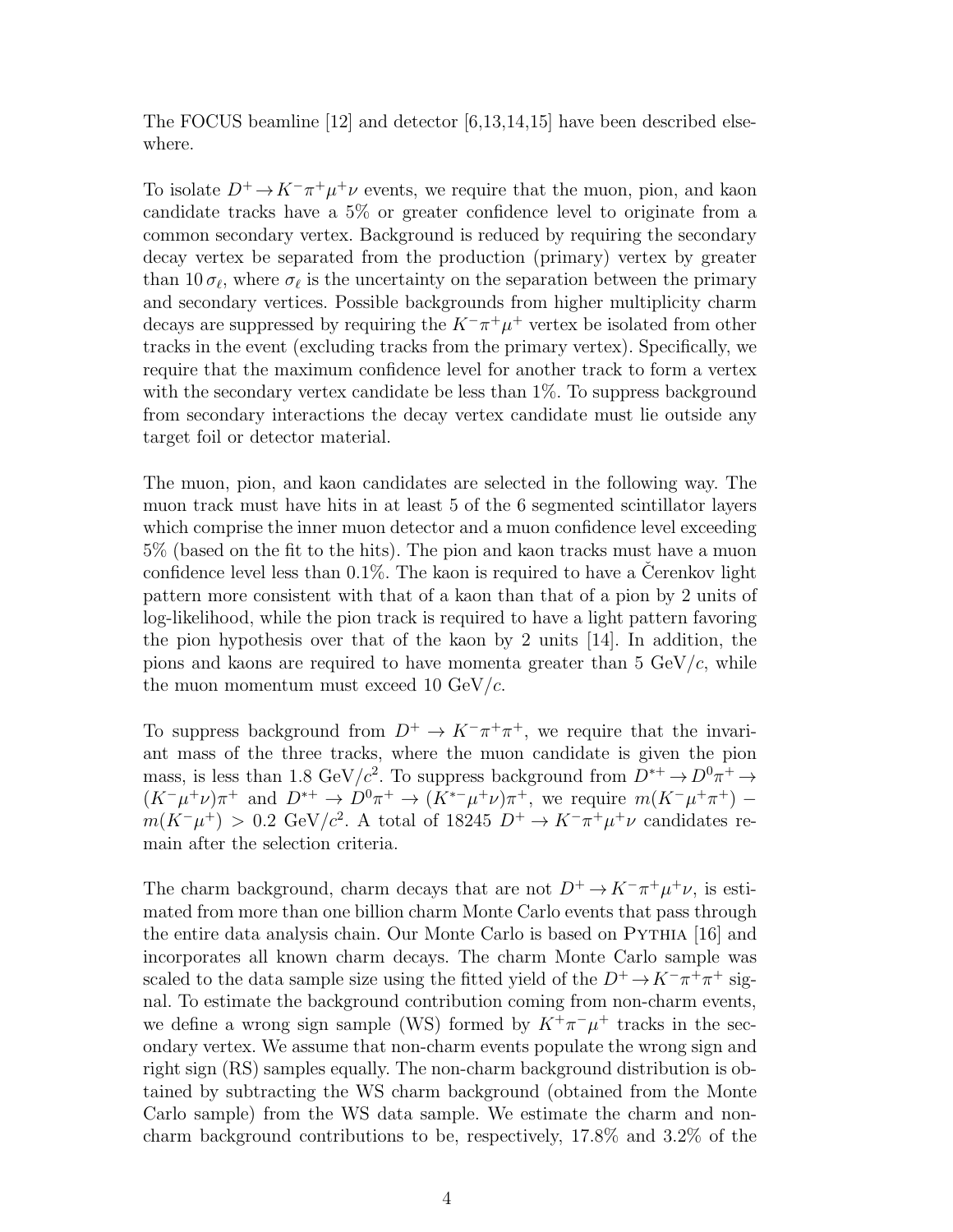total number of events over our signal region.

Four-body decays of spinless particles are described by five kinematic variables. The variables chosen in this analysis are the  $K^-\pi^+$  invariant mass  $(m_{K\pi})$ , the square of the  $\mu^+\nu$  mass  $(q^2)$ , and three decay angles: the angle between the  $\pi^+$ and the  $D^+$  direction in the  $K^-\pi^+$  rest frame  $(\theta_v)$ , which defines one decay plane, the angle between the  $\nu$  and the  $D^+$  direction in the  $\mu^+\nu$  rest frame  $(\theta_{\ell})$ , which defines the second decay plane, and the acoplanarity angle  $(\chi)$ between these two decay planes.

The differential decay rate can be represented by a coherent sum of resonant and non-resonant contributions to the angular momentum eigenstates of the  $K^-\pi^+$  system,

$$
\frac{d\Gamma}{dm_{K\pi}} = \int \left| \sum_{J} \sum_{R} a_{J,(R)} \mathcal{M}_{J} \mathcal{A}_{J,(R)} \right|^{2} \phi \, d\Omega \tag{1}
$$

where  $d\Omega \equiv dq^2 d\cos\theta_v d\cos\theta_\ell d\chi$ ,  $\mathcal{M}_J$  is the weak matrix element for a transition with angular momentum  $J$ ,  $\mathcal{A}_{J(R)}$  represents the form of the hadronic final state amplitude contribution of resonance  $R$  (or non-resonant) with strength  $a_{J,(R)}$ , and  $\phi$  is the phase space density.

The possible resonant states that couple to  $K^-\pi^+$  are the scalars  $\kappa$  and  $K_0^*(1430)^0$ , the vectors  $K^*(892)^0$  and  $K^*(1680)^0$ , and the tensor  $K_2^*(1430)^0$ . The non-resonant contribution is assumed to be scalar.  $1$  Small amplitude contributions are most likely to be observed through the interference with large amplitude components. Due to the orthogonality of states with different angular momentum, only amplitudes with the same spin will produce significant interference contributions to the  $m_{K_{\pi}}$  mass spectrum, given our reasonably uniform angular acceptance. Therefore, the small vector  $K^*(1680)^0$  and scalar  $K_0^*(1430)^0$  contributions might produce an observable effect on the  $m_{K_{\pi}}$  spectrum through their interference with the  $K^*(892)^0$  and a low mass s-wave amplitude, respectively. By contrast, the inclusion of a small  $K_2^*(1430)^0$  resonance contribution is unlikely to be observed, since it is orthogonal to the (dominant)  $K^*(892)^0$  and low mass s-wave amplitudes. For this reason we do not include the  $K_2^*(1430)^0$  resonance in our fits to the  $m_{K_{\pi}}$  spectrum in  $D^+ \to K^- \pi^+ \mu^+ \nu$ .

The parametrization of resonant states with angular momentum  $J$  is given by

 $1$  Although the simplest way to obtain the forward-backward asymmetry described in Ref. [6] is to assume an s-wave amplitude interfering with the  $K^*(892)^0$  (as was done in Ref [6]), small spin 2 components cannot be excluded.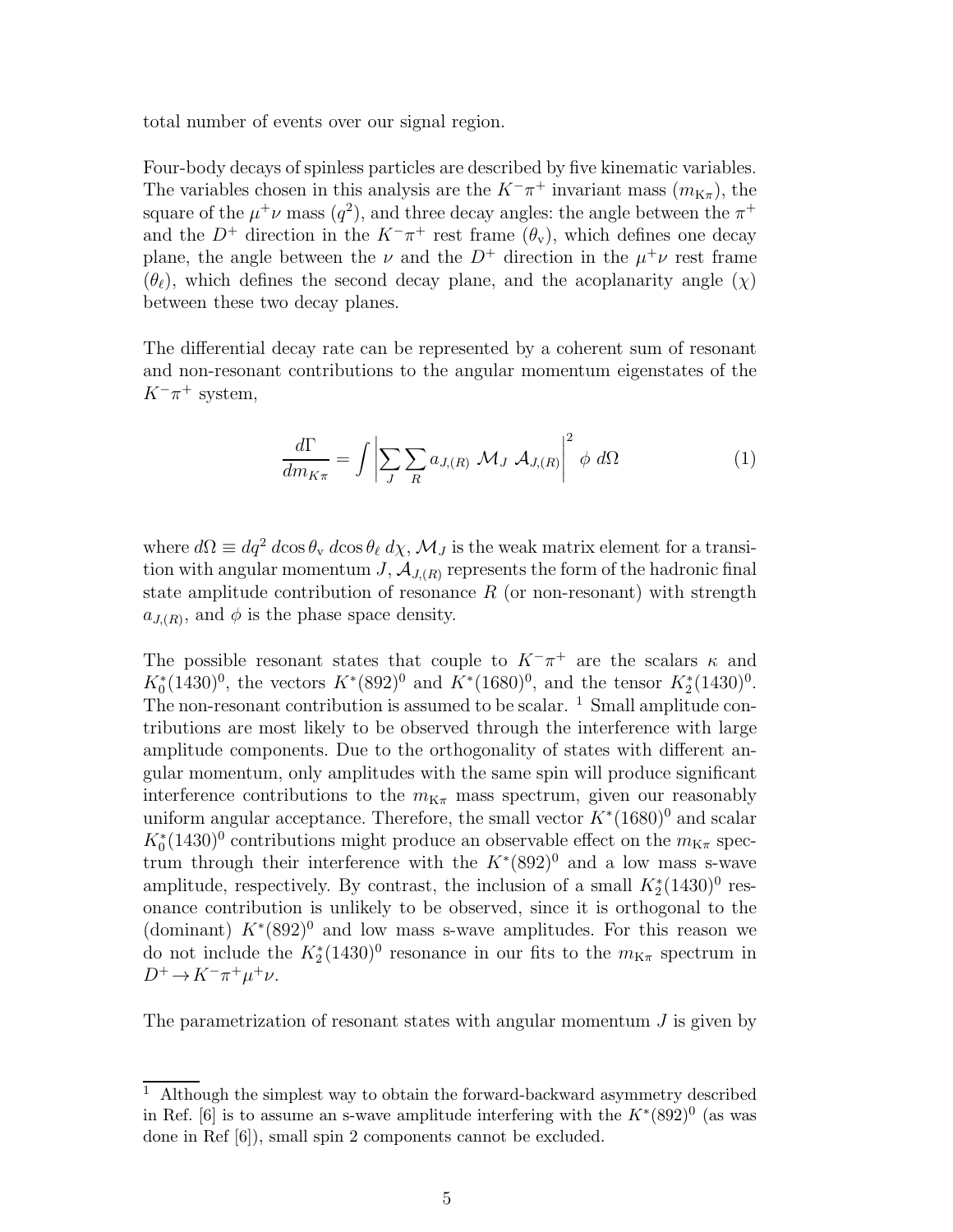the product of a Breit-Wigner<sup>2</sup> and the normalized  $R \to K^-\pi^+$  coupling,  $\mathcal{F}_J$ 

$$
\mathcal{A}_{J,R} = \frac{m_0 \Gamma_0}{m_{K\pi}^2 - m_0^2 + i \, m_0 \, \Gamma(m_{K\pi})} \, \mathcal{F}_J(m_{K\pi}) \tag{2}
$$

where  $\Gamma(m_{K\pi}) = \Gamma_0 \mathcal{F}_{J}^2$ p ∗  $p_0^*$  $m<sub>0</sub>$  $\frac{m_0}{m_{K\pi}}$ ,  $p^*$  is the magnitude of the kaon momentum in the resonance rest frame,  $p_0^* = p^*(m_0)$ ,  $\mathcal{F}_0 = 1$ , and  $\mathcal{F}_1 = \frac{p^*}{p_0^*}$  $p_0^*$  $B(p^*)$  $\frac{B(p^*)}{B(p_0^*)}$ . B is the Blatt-Weisskopf damping factor given by  $B = 1/\sqrt{1 + r_0^2 p^{*2}}$  [5]. The damping factor adds an additional fit parameter,  $r_0$ , in our fits to the  $K^*(892)^0$  line shape. The line shape of the  $\kappa$  resonance is expected to deviate significantly from a pure Breit-Wigner, due to its large width and the close vicinity of the  $K\pi$  threshold. In this analysis we use the  $\kappa$  line-shape adopted by E791 [8].

We use an empirical parametrization from  $K^-\pi^+$  elastic scattering experiments for the non-resonant amplitude. A partial wave analysis performed by LASS observed that the s-wave amplitude can be represented as the sum of a  $K_0^*(1430)^0$  resonance coupled to  $K^-\pi^+$  and  $K\eta'$  and a smooth shape, consistent with the non-resonant hypothesis  $[17]$ . <sup>3</sup> LASS fitted the non-resonant component to an effective range model of the form

$$
\cot \delta_{\text{LASS}} = \frac{1}{a p^*} + \frac{b p^*}{2} \tag{3}
$$

where  $a = 4.03 \pm 1.72 \pm 0.06$  GeV<sup>-1</sup> and  $b = 1.29 \pm 0.63 \pm 0.67$  GeV<sup>-1</sup>. Removing the two-body phase space factor, given by  $\frac{p^*}{m_W}$  $\frac{p^*}{m_{K\pi}}$ , from LASS nonresonant amplitude, which is already included in Eq. 1, we obtain the following parametrization for the non-resonant hadronic final state interaction:

$$
\mathcal{A}_{\rm NR} = \frac{m_{K\pi}}{p^*} \sin(\delta_{\rm LASS}) e^{i\delta_{\rm LASS}}.
$$
 (4)

The weak matrix element for the vector process,  $\mathcal{M}_1$ , and for the scalar process,  $\mathcal{M}_0$ , are written as a function of helicity amplitudes,  $H_i$ , derived in [18]. Neglecting the mass of the charged lepton the matrix elements are

$$
\mathcal{M}_1 = \sqrt{q^2} \left[ (1 + \cos \theta_\ell) \sin \theta_v e^{i\chi} H_+(q^2, m_{K\pi}) - (1 - \cos \theta_\ell) \sin \theta_v e^{-i\chi} H_-(q^2, m_{K\pi}) - 2 \sin \theta_\ell \cos \theta_v H_0(q^2, m_{K\pi}) \right] \tag{5}
$$

<sup>&</sup>lt;sup>2</sup> The Breit-Wigner form used by FOCUS differs by a factor of  $-1$  from the LASS [17] form.

<sup>&</sup>lt;sup>3</sup> Charm decays are traditionally fit to a model where the strengths of both resonant and non-resonant contributions are fit parameters. Hence we will independently adjust the non-resonant and  $K_0^*(1430)^0$  resonant contributions found by LASS to best fit our data.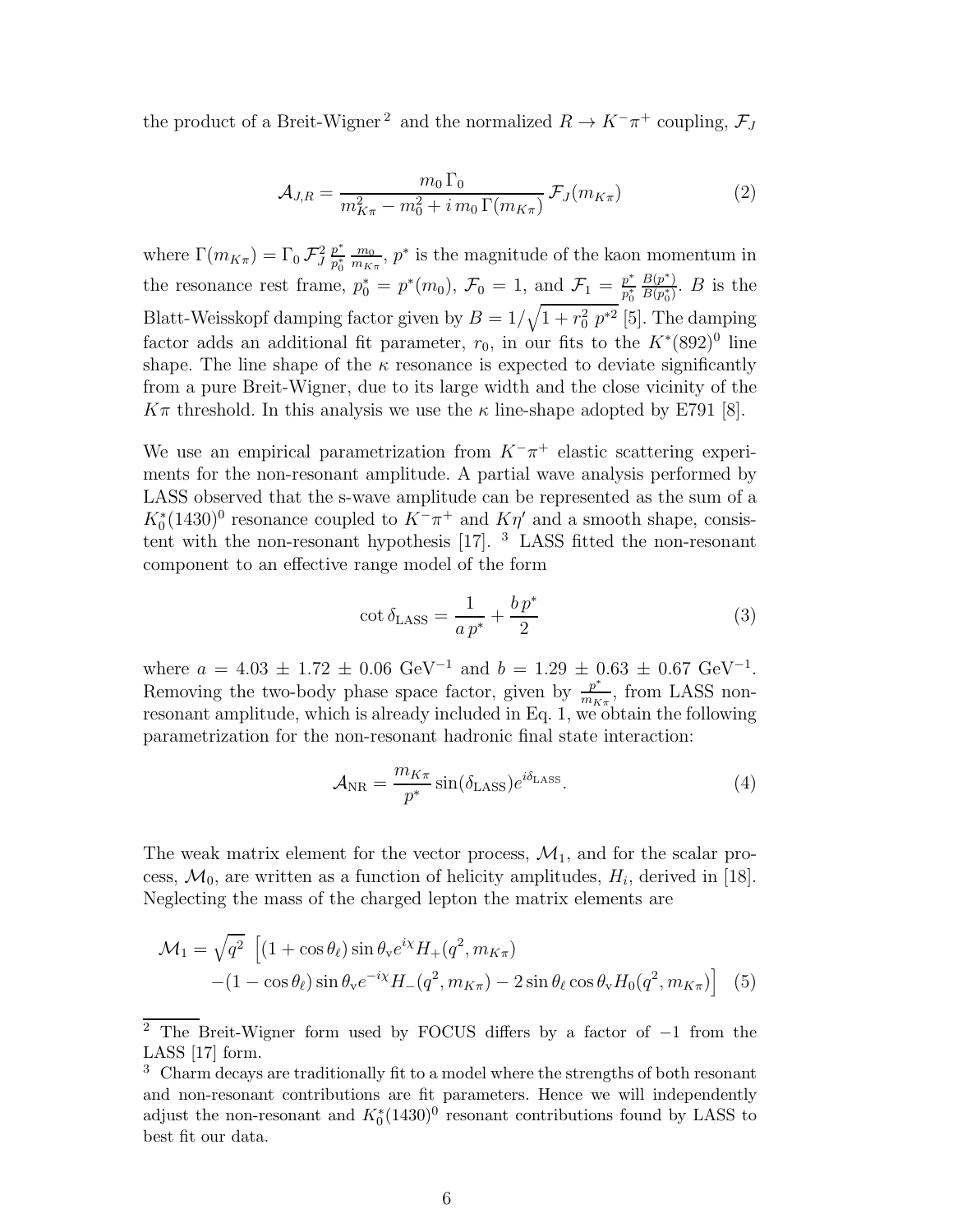and

$$
\mathcal{M}_0 = -2\sqrt{q^2} \sin \theta_\ell \ H_0^s(q^2, m_{K\pi}). \tag{6}
$$

The three form factors for the vector states and the one for the scalar states are written assuming the single pole dominance ansatz given by:

$$
f_{\text{ansatz}}(q^2) = \frac{f(0)}{1 - q^2 / M_{\text{pole}}^2}.
$$
 (7)

The vector states use the nominal spectroscopic pole masses,  $M_A = 2.5 \text{ GeV}/c^2$ and  $M_V = 2.1 \text{ GeV}/c^2$ , and the recent form factor measurements in Ref. [7]. The scalar states use  $M_V = 2.1 \text{ GeV}/c^2$  and the respective zero recoil form factor is arbitrarily set to one since its value can always be absorbed in the amplitude parameter  $a_{0,(R)}$ .

Next we discuss the angular distribution described by Eq. 1. The  $K\pi$  spectrum described by this equation includes the dominant contribution from the  $K^*(892)^0$  resonance, possible high mass contributions from the  $K_0^*(1430)^0$  and  $K^*(1680)^0$  resonances, and low mass scalar components comprised of a nonresonant and a possible  $\kappa$  contributions, both populating the region where relevant discrepancies were found. As discussed in [6,7], the  $m_{K_{\pi}}$  distribution weighted by  $\cos \theta_{\rm v}$  provides information on the phase of the additional structure relative to that of the  $K^*(892)^0$ . It can be used to discriminate different combinations of low mass states, given the large difference between their phase shifts. <sup>4</sup> Figure 1 compares the distribution obtained in the data with the predictions from the non-resonant and  $\kappa$  models in the absence of additional phase shifts.

Since a simulation using the LASS parametrization of the non-resonant contribution is sufficient to reproduce the data, we exclude a possible  $\kappa$  contribution from further consideration.

Having excluded the  $\kappa$ , the most general differential decay rate for  $D^+ \rightarrow$  $K^-\pi^+\mu^+\nu$  in  $m_{K\pi}$  is given by Eq. 8 where  $\epsilon$  represents the detector acceptance and efficiency:

$$
\frac{d\Gamma}{dm_{K\pi}} = \int \epsilon \, |\mathcal{M}_1 \mathcal{V} + \mathcal{M}_0 \mathcal{S}|^2 \, \phi \, d\Omega \tag{8}
$$

<sup>&</sup>lt;sup>4</sup> The expected  $m_{K\pi}$  distribution weighted by  $\cos \theta_v$  for a pure  $D^+ \to \overline{K}^*(892)^0 \mu^+ \nu$ decay would be nearly zero.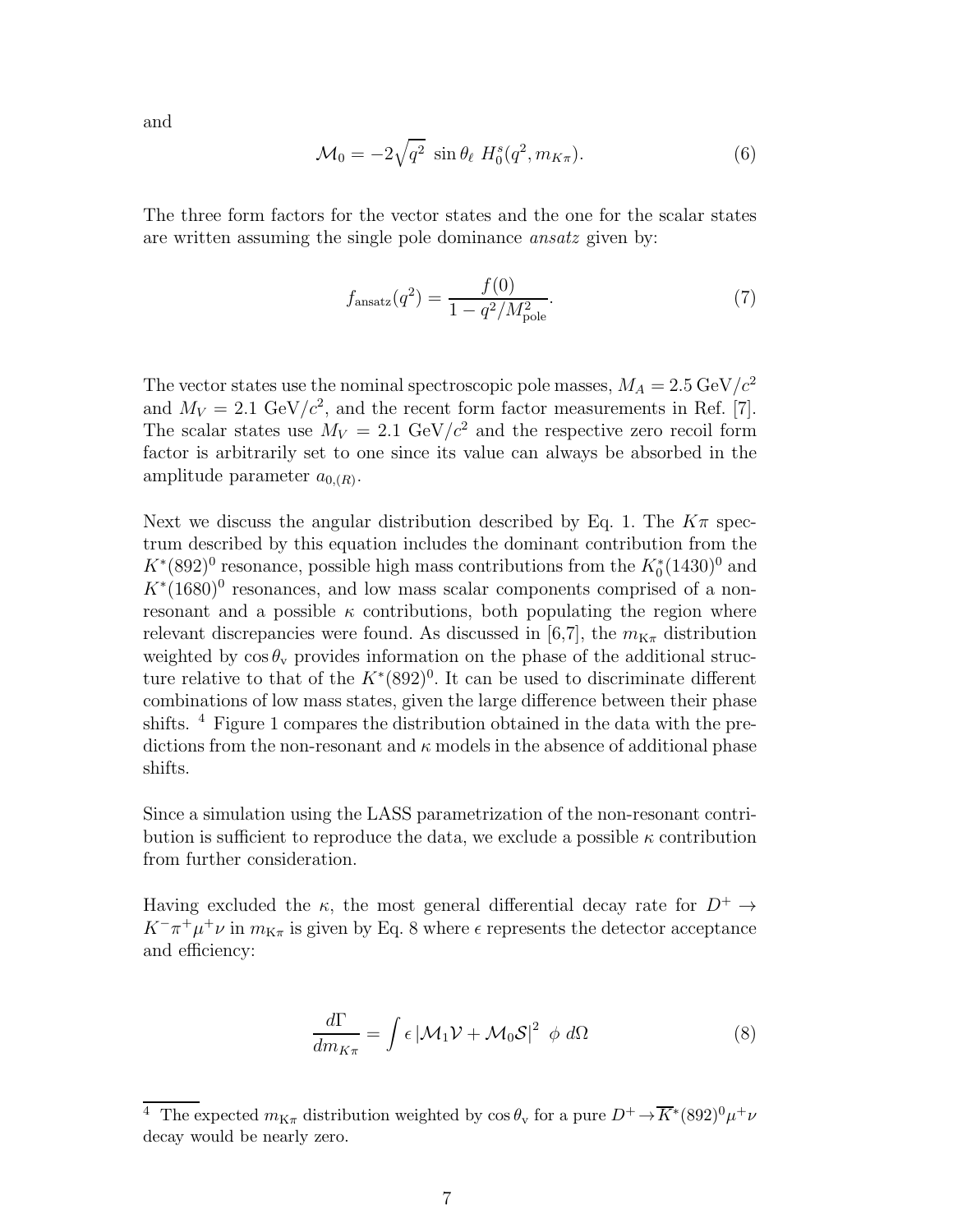

Fig. 1. The background subtracted distribution of  $m_{K_{\pi}}$  weighted by  $\cos \theta_{v}$ . The data (squares) show good agreement with the LASS non-resonant parameterization (solid histogram) but not with a  $\kappa$  model (dashed histogram)

with vector and scalar amplitudes given by

$$
\mathcal{V} \equiv a_{K^*(892)^0} \mathcal{A}_{K^*(892)^0} + a_{K^*(1680)^0} \mathcal{A}_{K^*(1680)^0} \tag{9}
$$

$$
S \equiv a_{\rm NR} \mathcal{A}_{\rm NR} + a_{K_0^*(1430)^0} \mathcal{A}_{K_0^*(1430)^0}.
$$
 (10)

The amplitude coefficients  $a_{K^*(892)^0}$ ,  $a_{K^*(1680)^0}$ ,  $a_{NR}$ , and  $a_{K_0^*(1430)^0}$  are real, as required by Watson's Theorem [2].

Equation 8 can be conveniently factorized as:

$$
\frac{d\Gamma}{dm_{K\pi}} = |\mathcal{V}|^2 F_{11} + |\mathcal{S}|^2 F_{00} + 2\,\Re(\mathcal{V}^* \,\mathcal{S}) F_{01} \tag{11}
$$

where  $F_{JJ'} \equiv \int \epsilon \mathcal{M}^*_{J} \mathcal{M}_{J'} \phi \, d\Omega$ , are real functions<sup>5</sup> that depend only on  $m_{K\pi}$ . The  $F_{JJ'}$  functions are computed from the  $m_{K\pi}$  spectrum obtained from a complete simulation of  $D^+ \to K^-\pi^+\mu^+\nu$  events, generated according to phase space and weighted by  $\mathcal{M}_{J}^{*}\mathcal{M}_{J}$  and thus represent the intensity modified by acceptance and efficiency. The three  $F_{JJ'}$  functions are shown in Figure 2. The  $|\mathcal{V}|^2$ ,  $|\mathcal{S}|^2$ , and  $\Re(\mathcal{V}^*\mathcal{S})$  functions depend on  $m_{K\pi}$  as well as on all fit parameters. The cross-term,  $2\Re(\mathcal{V}^*\mathcal{S})F_{01}$ , represents the interference between the vector and scalar contributions.

<sup>&</sup>lt;sup>5</sup> Because of Eq. 5, all imaginary pieces of  $\mathcal{M}_{J}^{*}\mathcal{M}_{J'}$  will appear as sinusoidal functions of  $\chi$ . Hence any imaginary terms vanish when averaged over  $\chi$  given our nearly uniform acceptance in this variable.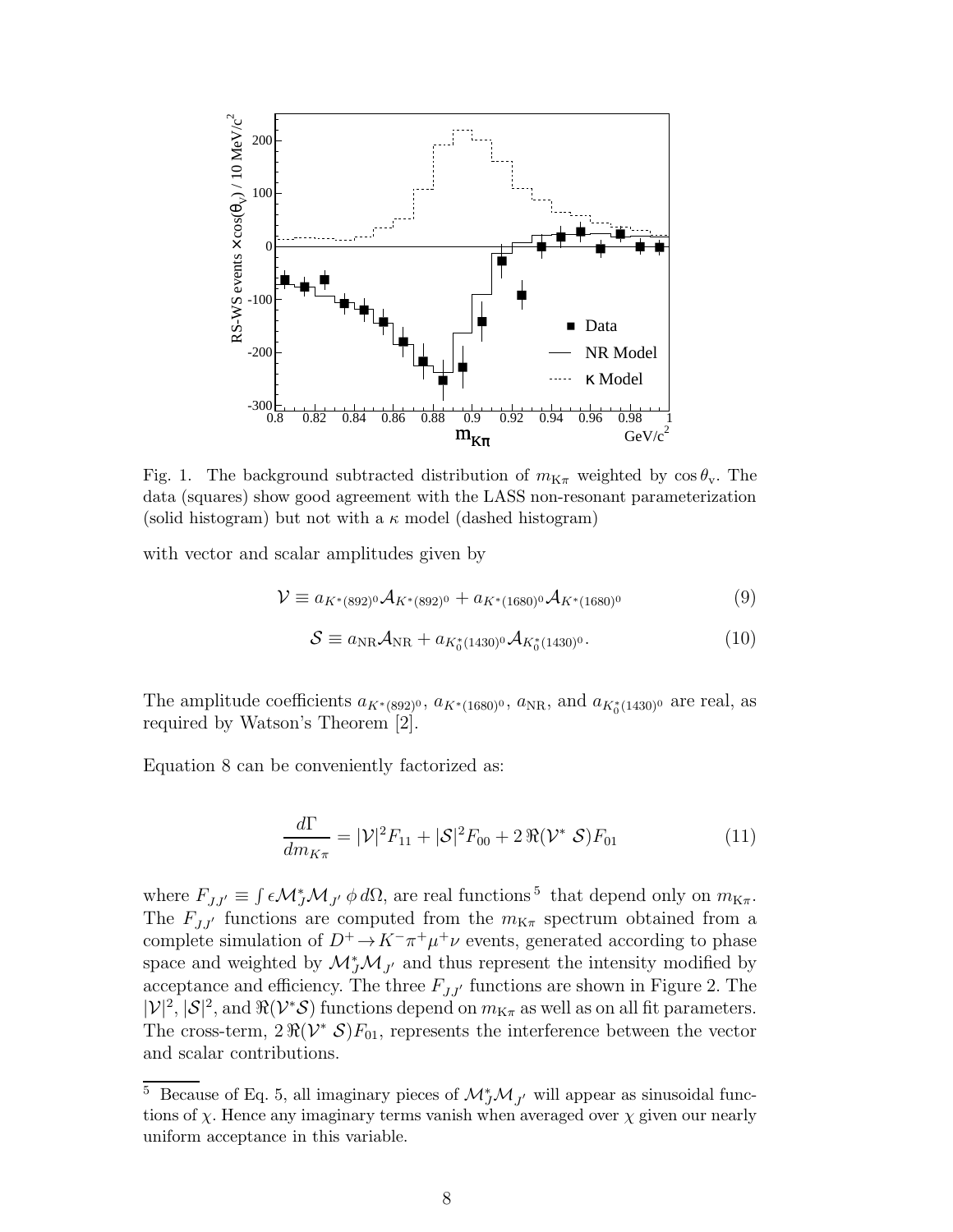

Fig. 2. Distributions of the relevant  $F_{JJ'}$  functions which represent the intensity modified by acceptance and efficiency and include the effects of phase space and the weak matrix elements. The  $F_{11}$ ,  $F_{00}$ , and  $F_{01}$  distributions are shown as triangles, squares, and circles, respectively.

The contribution from each decay mode, as well as the  $K^*(892)^0$  parameters, are obtained from an unbinned maximum-likelihood fit. We define the probability density function as the sum of the probability density for the signal,  $\mathcal{L}_S$ , and for the background,  $\mathcal{L}_B$ . The signal density is described by Eq. 11. The background density is given by the sum of charm and non-charm contributions. The relative contribution of the two background sources as well as the relative fraction of the background with respect to the selected  $D^+ \to K^-\pi^+\mu^+\nu$ sample,  $f_B$ , are fixed at the estimated values, described previously. We fit the data by minimizing the quantity  $\omega$ ,

$$
\omega \equiv -2 \ln \sum_{\text{events}} [(1 - f_B)\mathcal{L}_S + f_B \mathcal{L}_B]
$$
 (12)

The fit parameters are the magnitudes of each amplitude in the signal probability density function  $(a_i)$ , the nominal mass and width of the  $K^*(892)^0$ , and the parameter  $r_0$  of the Blatt-Weisskopf damping factor. The  $K^*(892)^0$  is taken as the reference amplitude  $(a_{K^*(892)^0} = 1)$ . The parameters of all other resonances are fixed to the PDG values [19]. Decay fractions are obtained integrating each individual amplitude over the phase space and dividing by the integral over the phase space of the overall amplitude.

To account for momentum resolution effects on the  $K^*(892)^0$  parameters, we refit the data fixing all parameters except the  $K^*(892)^0$  width and use the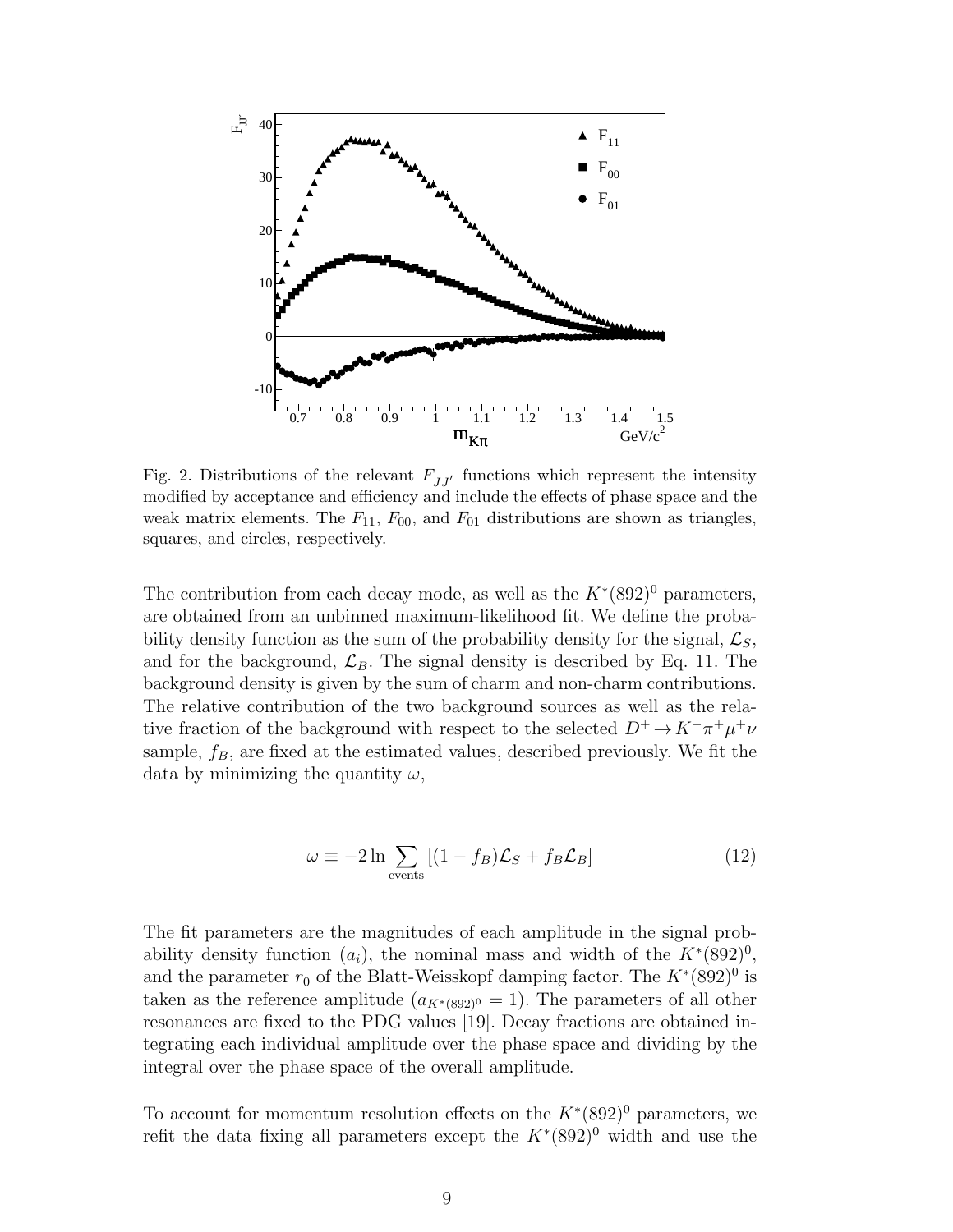probability density function,  $\mathcal{L}^G$ , given by Eq. 13:

$$
\mathcal{L}^G(m_{\text{K}\pi}) = \int \mathcal{L}(m'_{\text{K}\pi}) \, G(m'_{\text{K}\pi} - m_{\text{K}\pi}, \sigma) \, dm'_{\text{K}\pi}.\tag{13}
$$

The new probability density function,  $\mathcal{L}^G(m_{K\pi})$ , represents the convolution of the data fit function with a Gaussian distribution, G, with  $\sigma = 5.88 \text{ MeV}/c^2$ , value obtained from Monte Carlo simulation. The smearing due to momentum resolution increases the  $K^*(892)^0$  width by approximately 2 MeV/ $c^2$ .

Using the procedure described above, we fit the data assuming only a  $D^+ \rightarrow$  $\overline{K}^*(892)^0\mu^+\nu$  process. The confidence level of this fit is 0.21%, indicating the need for additional contributions in the decay.

The inclusion of a non-resonant scalar component, referred to as the NR model, significantly improves the confidence level of the fit to 66%. We find  $m_{K^*(892)^0}$  = 895.41 ± 0.32 MeV/c<sup>2</sup>,  $\Gamma_{K^*(892)^0}$  = 47.79 ± 0.86 MeV/c<sup>2</sup>,  $r_0$  =  $3.96 \pm 0.54$  GeV<sup>-1</sup>,  $a_{\text{NR}} = 0.327 \pm 0.024$ , which correspond to a scalar fraction of 5.30  $\pm$  0.74 %. Figure 3 illustrates the contribution of both the  $D^+ \rightarrow$  $\overline{K}^*(892)^0\mu^+\nu$  and non-resonant s-wave process to the observed  $m_{K\pi}$  spectrum.

We also consider possible  $D^+ \to \overline{K}^*(1680)^0 \mu^+ \nu$  and  $D^+ \to \overline{K}_0^*(1430)^0 \mu^+ \nu$ contributions to our model. Since the data is already well described by a model having only the  $K^*(892)^0$  and non-resonant components, we do not expect large contributions from these modes. Including both decays we find  $m_{K^*(892)^0}$  = 895.0 ± 1.1 MeV/c<sup>2</sup>,  $\Gamma_{K^*(892)^0}$  = 47.63 ± 0.91 MeV/c<sup>2</sup>,  $r_0$  =  $5.7\pm4.8~\text{GeV}^{-1}$ ,  $a_{\text{NR}} = 0.287\pm0.073$ ,  $a_{\overline{K}^*(1680)^0} = -0.16\pm0.36$ , and  $a_{\overline{K}^*_0(1430)^0} =$  $-0.048 \pm 0.19$ . The  $K^*(1680)^0$  and  $K_0^*(1430)^0$  amplitudes are consistent with zero and we find  $\frac{\Gamma(D^+ \to \overline{K}^*(1680)^0 \mu^+ \nu)}{\Gamma(D^+ \to K^- \pi^+ \mu^+ \nu)} < 4.0\%$  and  $\frac{\Gamma(D^+ \to \overline{K}_0^*(1430)^0 \mu^+ \nu)}{\Gamma(D^+ \to K^- \pi^+ \mu^+ \nu)} < 0.64\%$  at 90% CL. The upper limits are calculated using the method described in [20] and assume  $BR(\bar{K}^*(1680)^0 \to K^- \pi^+) = 0.258$  and  $BR(\bar{K}_0^*(1430)^0 \to K^- \pi^+) =$ 0.62 [19]. When the  $K^*(1680)^0$  is included, we observe a strong correlation between  $r_0$  and  $a_{\overline{K}^*(1680)^0}$ , inflating the errors on both quantities. To study the statistical significance of these new amplitudes, we use a hypothesis test based on the maximum-likelihood ratio method [21]. This method compares two hypotheses and points out unnecessary degrees of freedom. As a result, we obtain a confidence level of 80% in favor of the simple NR model.

We consider several sources of systematic errors. These include variations of the fit conditions, *split sample* errors, and the uncertainty on the absolute mass scale of the experiment, relevant for the  $K^*(892)^0$  mass measurement. Twentyseven variations of the fit procedure are considered. Starting from the final sample we adopt more stringent selection criteria changing the significance of the separation between secondary and primary vertices, the secondary vertex isolation requirement, and the cut on the muon confidence level. In addition, we vary the relative fractions of the different background components. We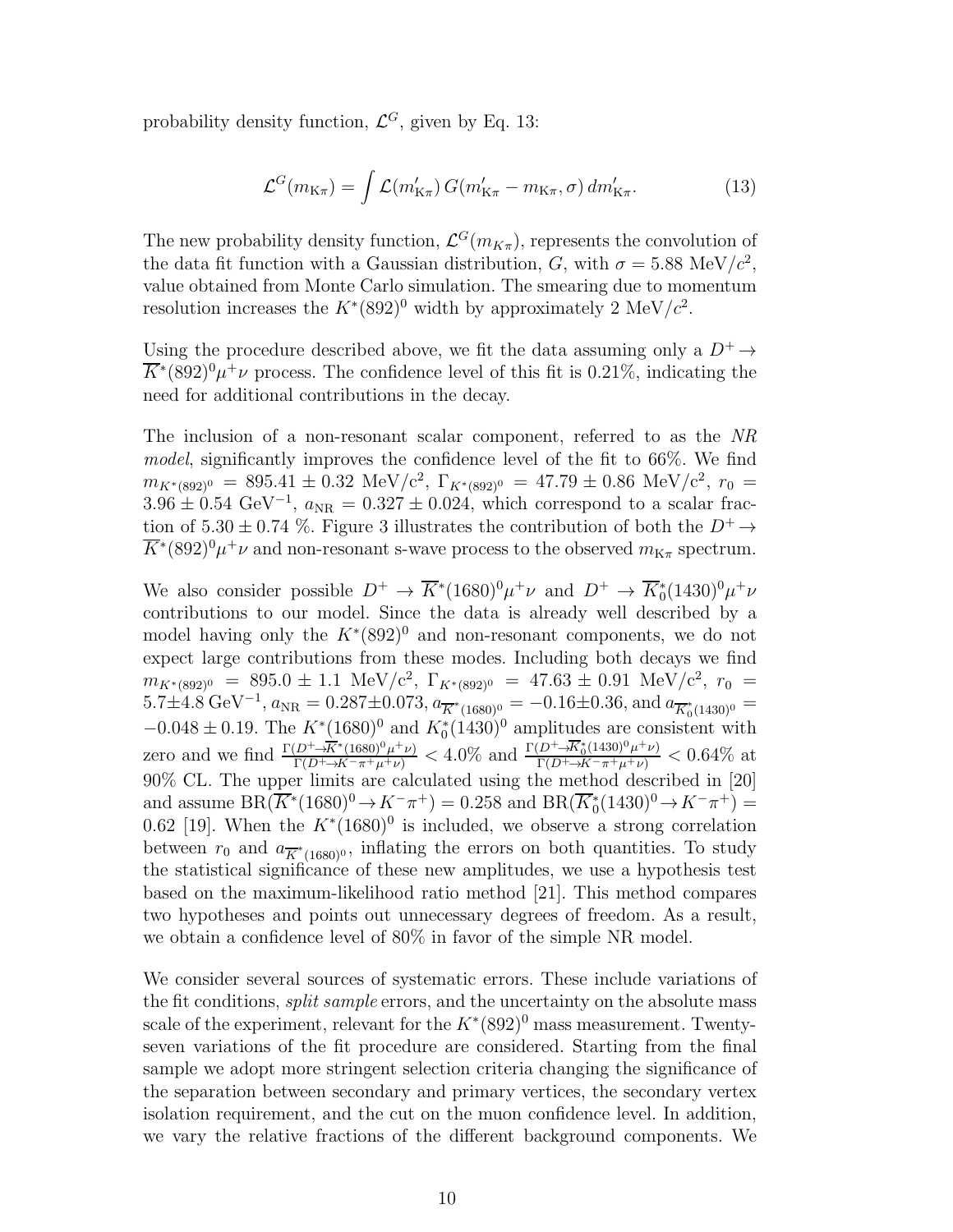|                                     | Cut and Model Vars. | Split Sample | Mass Scale |
|-------------------------------------|---------------------|--------------|------------|
| $m_{K^*(892)^0}$ (MeV/ $c^2$ )      | $+0.13$<br>$-0.29$  | $\pm 0.11$   | $\pm 0.30$ |
| $\Gamma_{K^*(892)^0}$ (MeV/ $c^2$ ) | $+0.81$<br>$-0.18$  | $\pm 1.05$   |            |
| $r_0$ (GeV <sup>-1</sup> )          | $+1.16$<br>$-0.67$  | $\pm 0.61$   |            |
| Scalar fraction $(\%)$              | $+0.95$<br>$-0.92$  | $\pm 0.28$   |            |

Table 1 Estimated systematic uncertainty obtained for each component.

vary by  $\pm 1\sigma$  the values of the parameters from the LASS effective range parametrization (Eq. 3). We also include as a systematic error the difference between the FOCUS results, obtained from the NR model, and the results obtained from the model with high mass structures. Errors from this source are asymmetrical: we take the difference between the central and highest/lowest values of each fit parameter and scaled by 0.68 to obtain the contribution to the systematic error.

The split sample component takes into account systematic effects introduced by residual differences between data and Monte Carlo. This component is determined by splitting the data into five pairs of independent subsamples, according to the  $D^{\pm}$  charge, data taking conditions, primary vertex multiplicity, muon momentum, and the momentum of the  $K\pi$  system. The treatment used for the split sample is known as Unconstrained Averaging, described in [19, page 14].

The total systematic error is given by the sum in quadrature of the uncertainties from the independent sources. Table 1 presents the results of the systematic uncertainty evaluation for the measurements.

Table 2 summarizes the results obtained from the fits using the two models. The values of the fit parameters are compared to the world average values [4,7,17,19]. Our measurements of the  $K^*(892)^0$  mass and width are both more than  $1\sigma$  below the PDG average values. Figure 4 shows a comparison between our standard NR model with free  $K^*(892)^0$  parameters and a NR model with the mass and width of  $K^*(892)^0$  resonance fixed to the world average values [19]. With the inclusion of a non-resonant contribution, the value we obtain for the Blatt-Weisskopf parameter is consistent with LASS [17]. The fraction of the scalar component is compatible with the value obtained previously in the analysis of the  $\cos \theta_{\rm v}$  asymmetry [7].

In conclusion we have measured the  $K^*(892)^0$  parameters using a large sample of  $D^+ \to \overline{K}^*(892)^0 \mu^+\nu$  signal events over a wide mass range. The absence of high mass resonances as well as the small background contribution provides a unique environment to study the  $K^*(892)^0$  mass and width. The  $K^*(892)^0$ mass and width measurements are stable with respect to model variation. Our measurements of the mass and width are more than  $1\sigma$  below the present world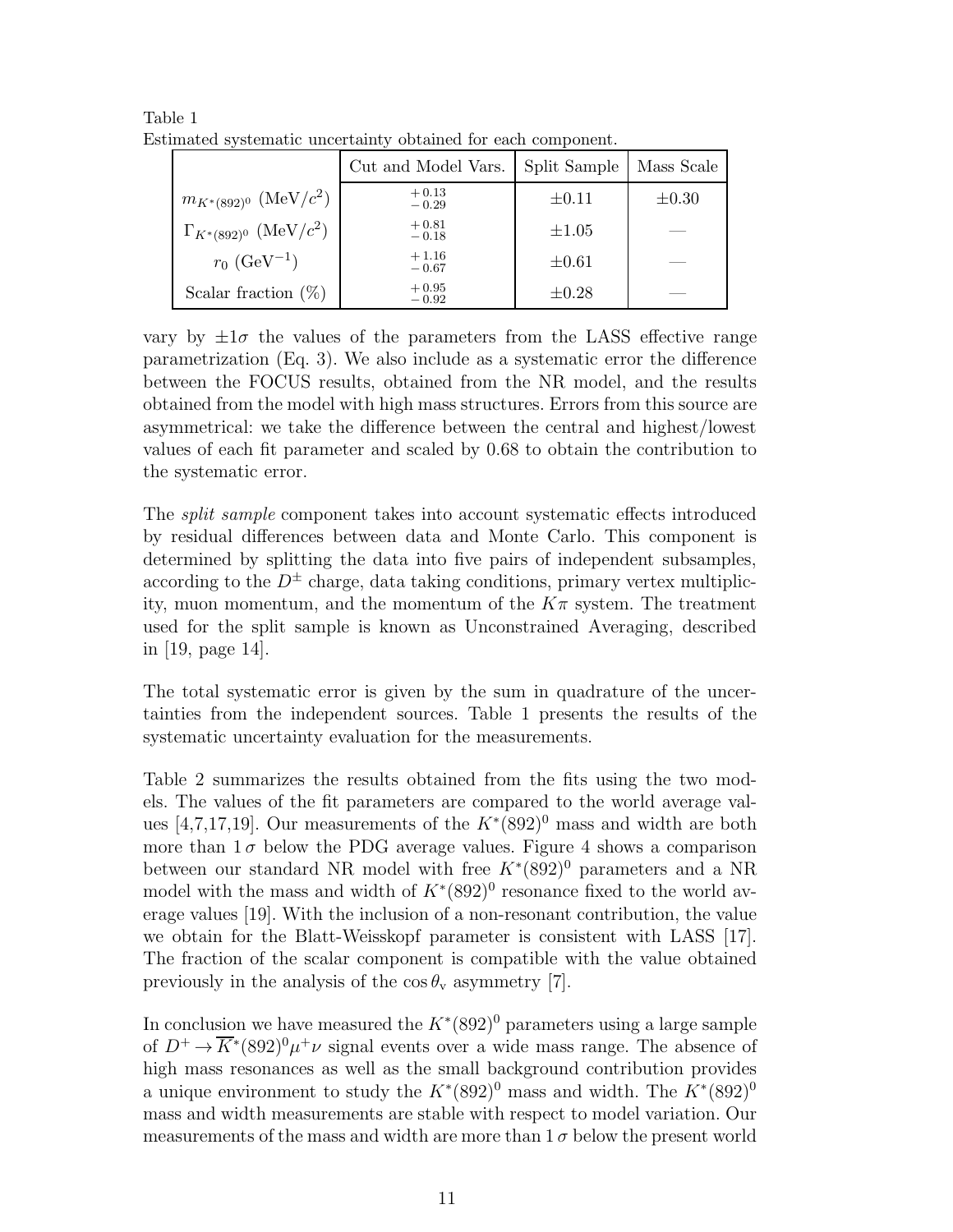

Fig. 3. Fit to the  $m_{K_{\pi}}$  data using the NR model. The error bars, the solid lines, the dashed lines, and the dotted lines correspond to the data, the model, the background contribution, and the scalar contribution, respectively. The upper right plot shows the same information and the cross-term (dot-dash line) with a limited y-axis to allow more detail to be seen.



Fig. 4. The  $m_{K_{\pi}}$  spectrum in data (error bars) comparing to the NR model with free  $K^*(892)^0$  parameters (solid histogram) and the NR model with  $K^*(892)^0$  parameters fixed to the PDG [19] values (dashed histogram).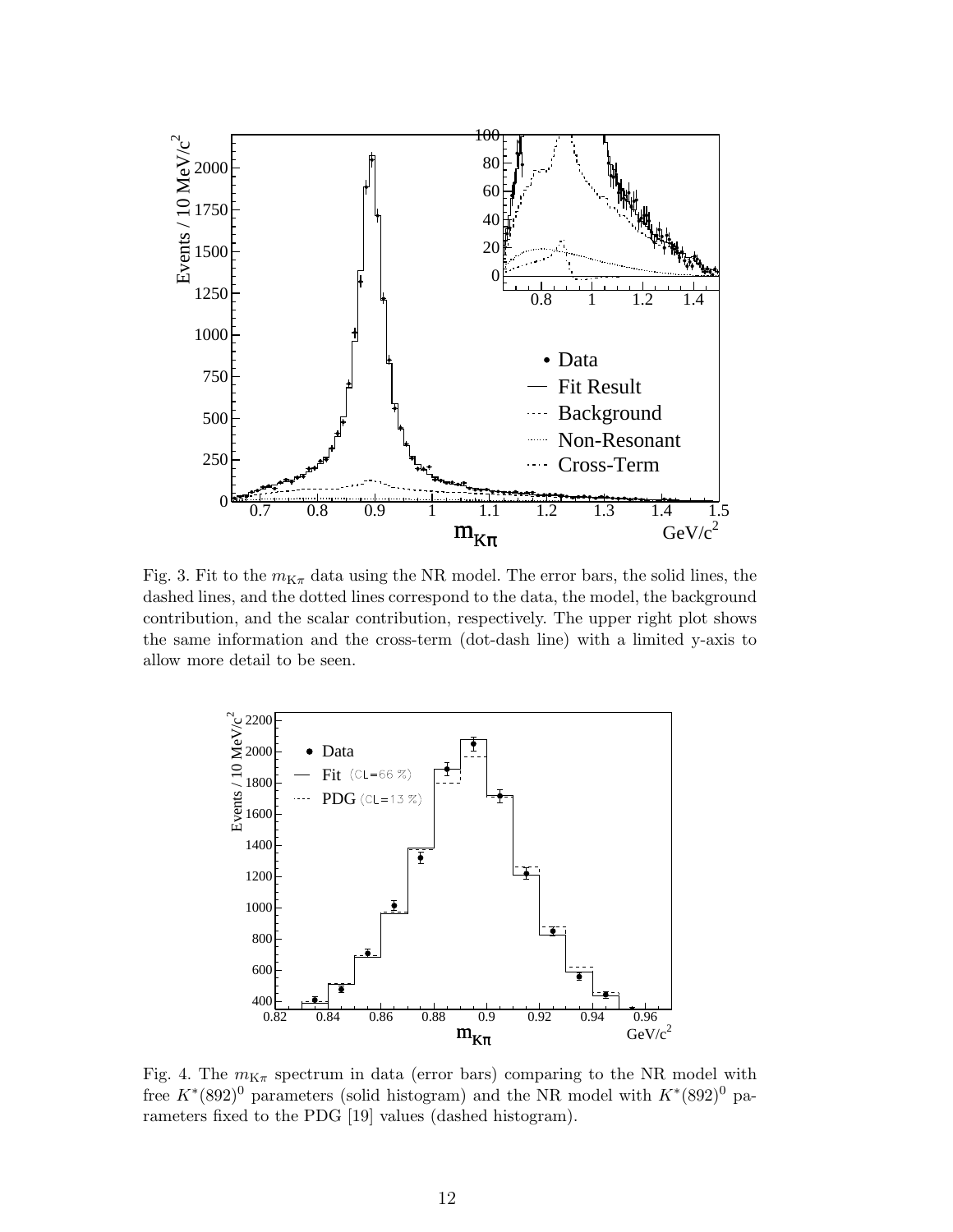Table 2

Summary of results on  $K^*(892)^0$  parameters and contributions from non- $K^*(892)^0$ sources in the decay  $D^+ \to K^-\pi^+\mu^+\nu$  obtained from the NR model. Fit result is compared to the current world averages and to the model with only  $K^*(892)^0$ . Limits on  $\overline{K}_0^*(1430)^0$  and  $\overline{K}^*(1680)^0$  contributions account for unseen decay modes.

|                                                                                                                 | $K^*(892)^0$ only | <b>FOCUS</b> result               | Current values                    |
|-----------------------------------------------------------------------------------------------------------------|-------------------|-----------------------------------|-----------------------------------|
| $m_{K^*(892)^0}$ (MeV/ $c^2$ )                                                                                  | $895.61 \pm 0.32$ | $895.41 \pm 0.32_{-0.43}^{+0.35}$ | $896.10 \pm 0.27$ [19]            |
| $\Gamma_{K^*(892)^0}$ (MeV/ $c^2$ )                                                                             | $50.26 \pm 0.81$  | $47.79 \pm 0.86_{-1.06}^{+1.32}$  | $50.70 \pm 0.60$ [19]             |
| $r_0$ (GeV <sup>-1</sup> )                                                                                      | $14.1 \pm 5.7$    | $3.96 \pm 0.54_{-0.90}^{+1.31}$   | $3.40 \pm 0.67$ [17]              |
| $\frac{\Gamma(D^+\!\rightarrow\! K^-\pi^+\mu^+\nu)_{\rm NR}}{\Gamma(D^+\!\rightarrow\! K^-\pi^+\mu^+\nu)}~(\%)$ |                   | $5.30 \pm 0.74_{-0.96}^{+0.99}$   | $\sim 5$ [7]<br>$8.3 \pm 2.9$ [4] |
| $\Gamma(D^+\to \overline{K^*}(1680)^0\mu^+\nu)$<br>$\Gamma(D^+ \to K^- \pi^+ \mu^+ \nu)$                        |                   | $< 4.0\%$ @ 90% CL                |                                   |
| $\Gamma(D^+\to \overline{K}_0^*(1430)^0\mu^+\nu)$<br>$\Gamma(D^+\to K^-\pi^+\mu^+\nu)$                          |                   | $< 0.64\%$ @ 90% CL               |                                   |
| Confidence level $(\%)$                                                                                         | 0.21              | 66.0                              |                                   |

average value. We obtain a Blatt-Weisskopf parameter consistent with the value obtained by LASS [17]. We also limit possible additional  $K\pi$  resonances present in  $D^+ \to K^-\pi^+\mu^+\nu$  semileptonic decays. Our angular distribution is consistent with the effective-range scalar non-resonant phase shift obtained by LASS [17] as expected by Watson's Theorem given the absence of other final state interactions.

We wish to acknowledge the assistance of the staffs of Fermi National Accelerator Laboratory, the INFN of Italy, the Universidade Federal do Rio de Janeiro, the Fundação de Amparo à Pesquisa do Estado do Rio de Janeiro and the physics departments of the collaborating institutions. This research was supported in part by the U. S. National Science Foundation, the U. S. Department of Energy, the Italian Instituto Nazionale di Fisica Nucleare and Ministero dell'Università e della Ricerca Scientifica e Tecnológica, the Brazilian Conselho Nacional de Desenvolvimento Científico e Tecnológico, CONACyT-México, the Korean Ministry of Education, and the Korea Research Foundation.

## References

- [1] I. I. Bigi and A. I. Sanda, *CP Violation*, Cambridge University Press, (1999) page 55.
- [2] K. M. Watson, Phys. Rev. D 88, 5 1163 (1952).
- [3] M. Adamovich et al. (WA82 Collaboration), Phys. Lett. B 268, 142 (1991).
- [4] P. L. Frabetti et al. (E687 Collaboration), Phys. Lett. B 307, 262 (1993).